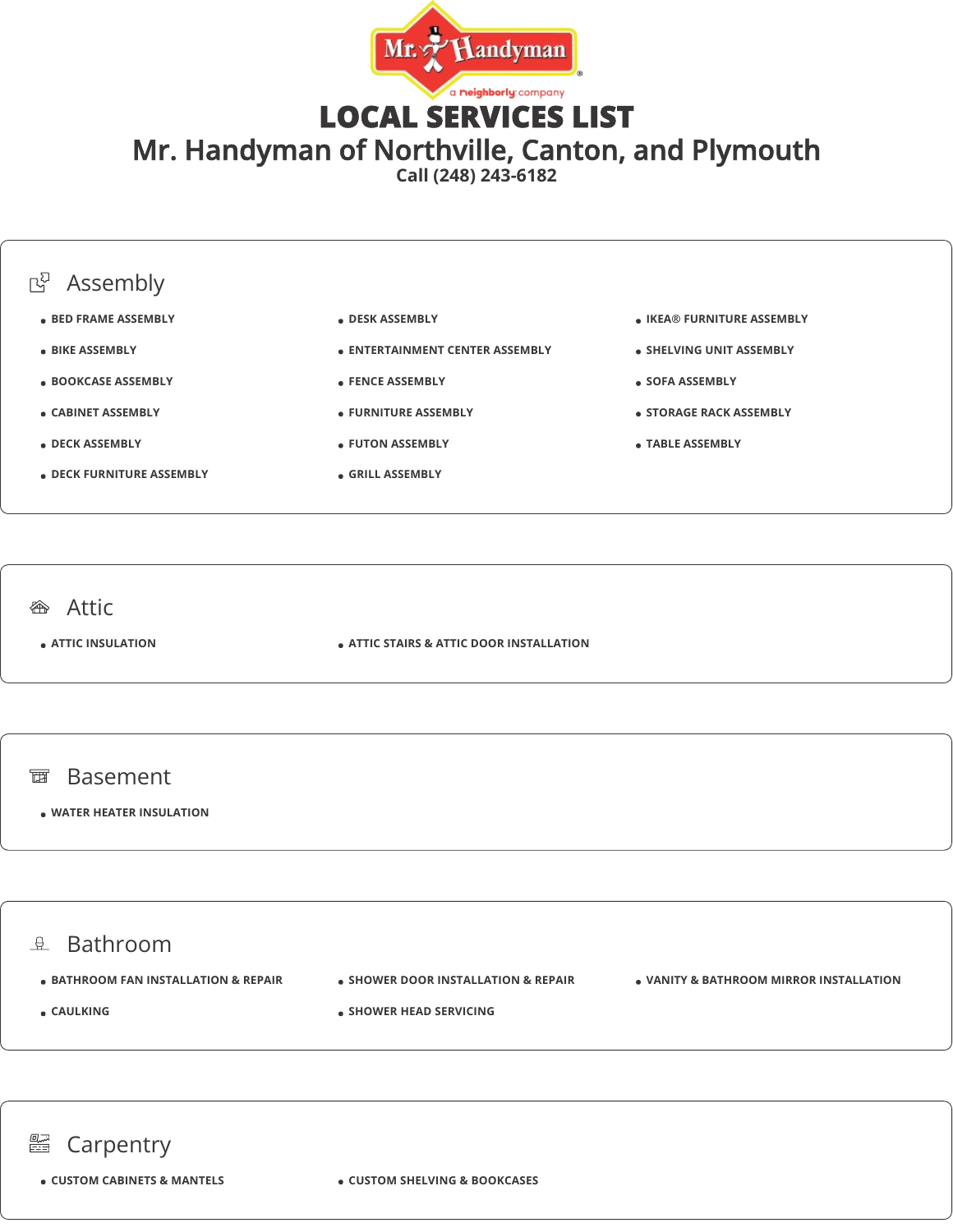

![](_page_1_Figure_1.jpeg)

## **L** Electrical

**CEILING FAN INSTALLATION & REPAIR**

**DIMMERS, TIMERS & MOTION DETECTORS**

- **HARD TO REACH LIGHT BULBS AND SMOKE DETECTORS**
- **LIGHT FIXTURE INSTALLATION & REPAIR**
- **LOOSE WALL SWITCHES & SOCKET REPAIR**

![](_page_1_Figure_7.jpeg)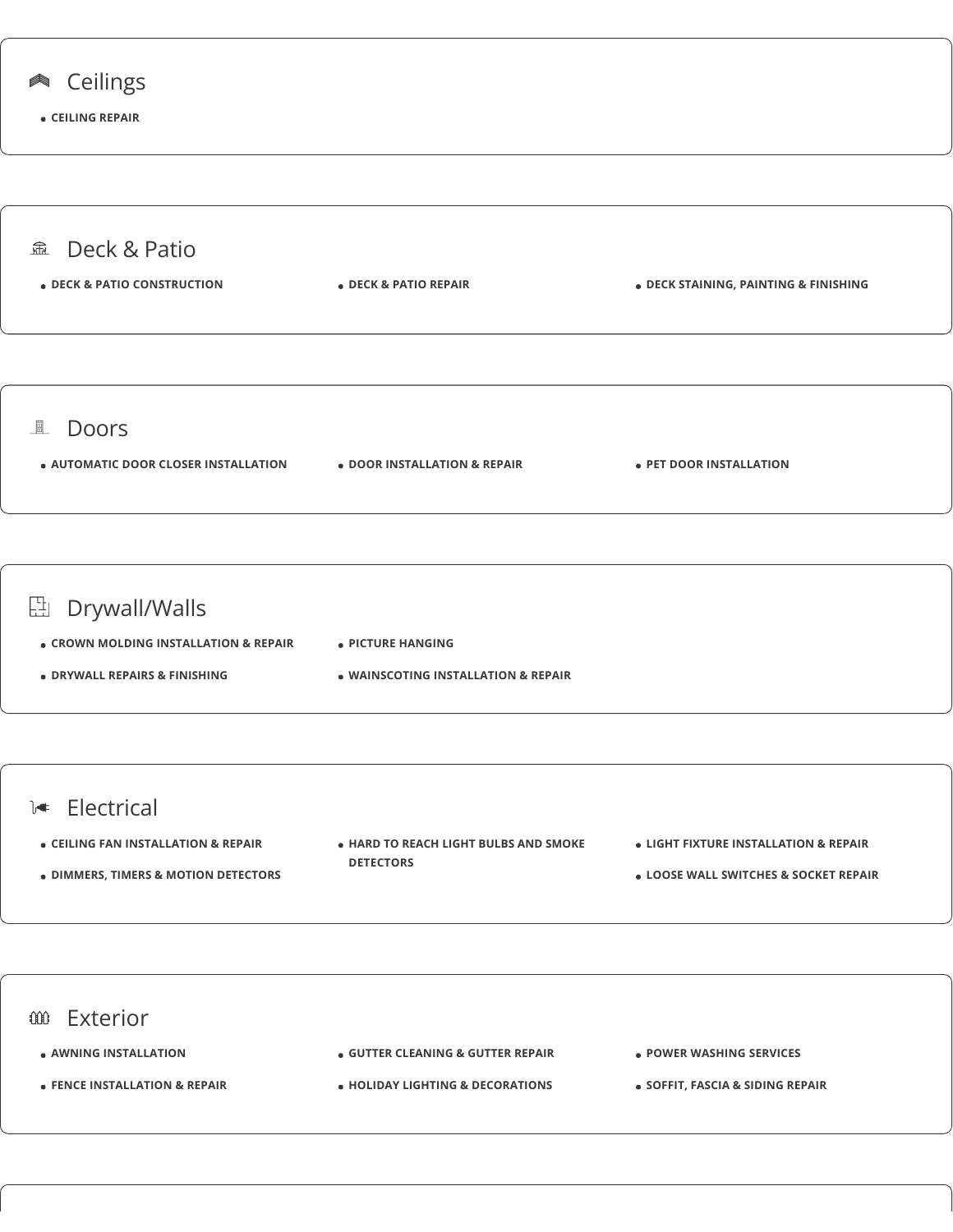#### Floors 鼺

**LAMINATE FLOOR INSTALLATION & REPAIRS TILE INSTALLATION & REPAIRS WOOD FLOOR INSTALLATION & REPAIRS**

#### <sup>*S* **Garage</sup>**

- **GARAGE DOOR OPENER INSTALLATION GARAGE FLOOR COATING**
- **GARAGE DOOR WEATHER STRIPPING**
- **GARAGE ORGANIZATION & STORAGE**

## **曲** Installation

- **BABY PROOFING**
- **BLACKBOARD INSTALLATION**
- 

**TV WALL MOUNT**

**HANDRAIL & STAIRS INSTALLATION**

### **EB** Kitchen

- **CABINET INSTALLATION & REPAIR**
- **CUSTOM KITCHEN ISLANDS**
- **COUNTERTOP INSTALLATION & REPAIR**
- **KITCHEN BACKSPLASH INSTALLATION**

# **■ Living & Dining Room**

**MANTEL INSTALLATION**

# % Maintenance

**DRYER VENT CLEANING**

# **Painting**

**CROWN MOLDING & TRIM PAINTING DOOR PAINTING FURNITURE PAINTING & STAINING**